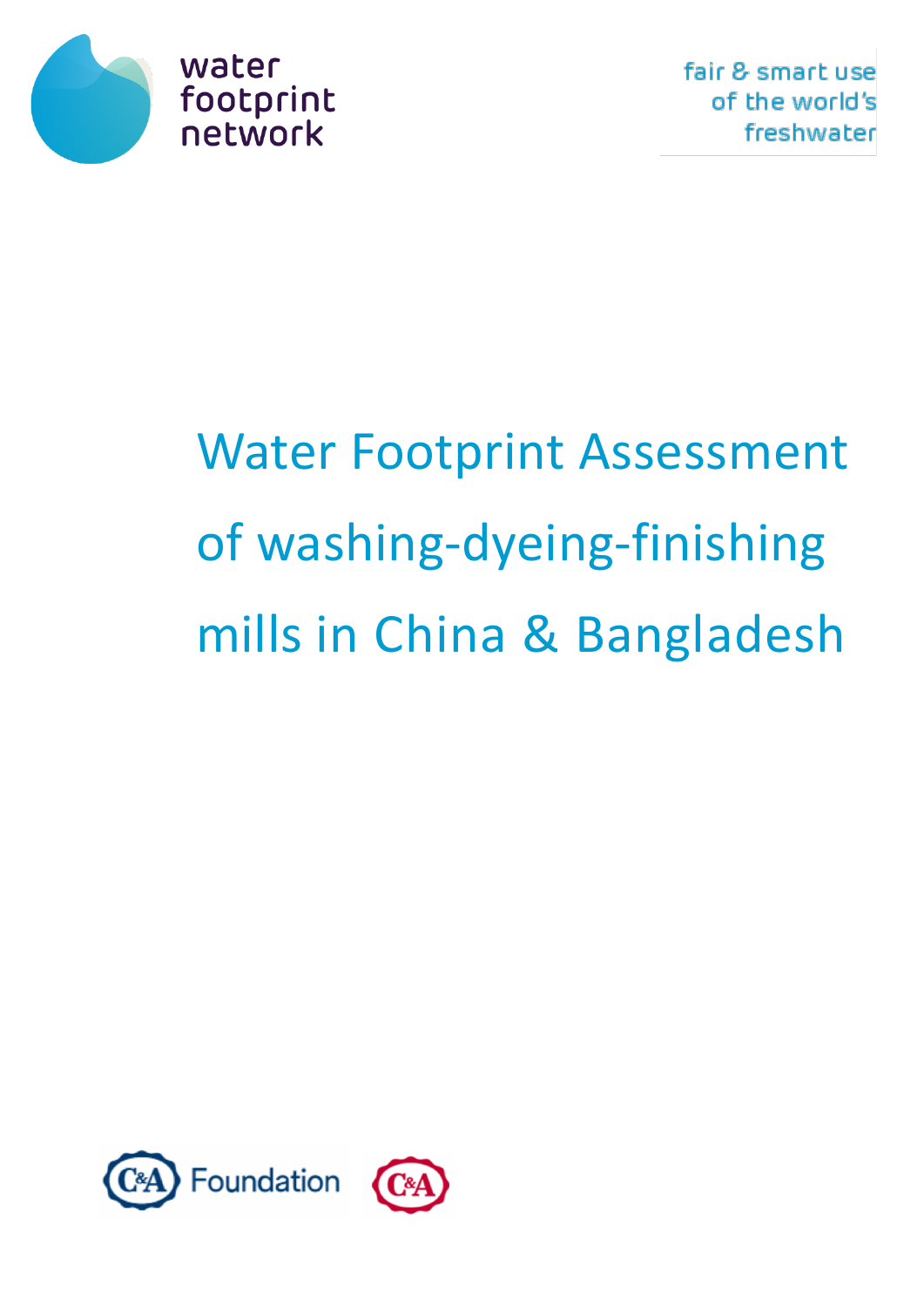#### **Authors**: Ertug Ercin, Ruth Mathews

May 2017



C&A Foundation is a private foundation, affiliated with the global clothing retailer C&A. It is working to transform the apparel industry into a fair and sustainable industry that respects the rights of workers, improves livelihoods and the conserves the environment. It collaborates with key partners to achieve the best results and greatest long term impact. From farmers to factory workers, it helps build strong and resilient communities in all the countries we touch.

www.candafoundation.org

http://www.c-and-a.com

The results and findings of this report are based on scientific analysis done by Water Footprint Network. All the internal data from C&A are provided solely to be used in this report. The partners of the initiative *consider* it a living document that will be adapted to the circumstances based on new findings and *concepts, future experiences and lessons learnt*.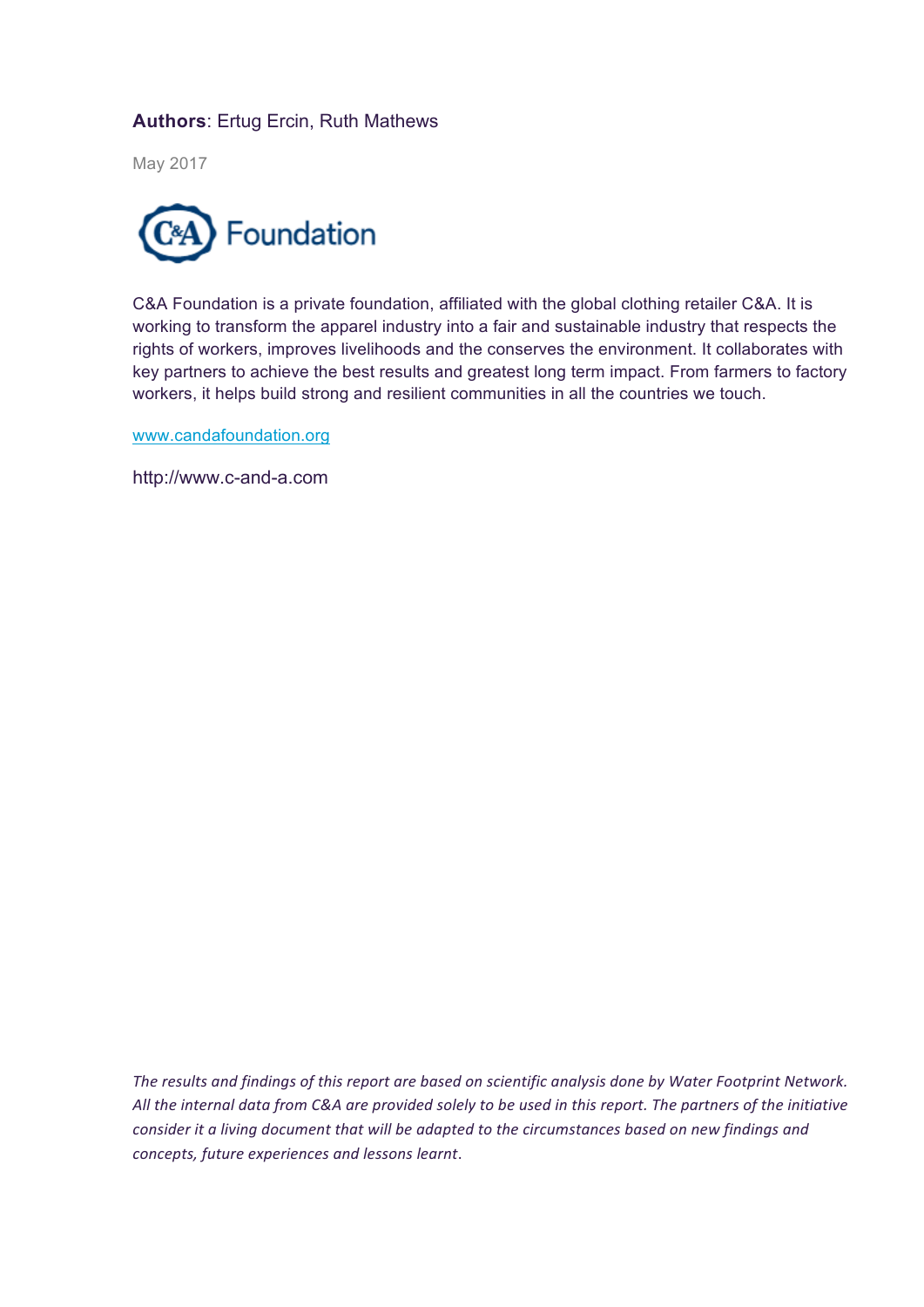

Water Footprint Network provides science-based, practical solutions and strategic insights that empower companies, governments, small-scale producers and individuals to transform the way we use and share fresh water within earth's limits.

Founded in 2008 by the University of Twente, WWF, UNESCO-IHE, World Business Council for Sustainable Development, International Finance Corporation, Netherlands Water Partnership and Water Neutral Foundation, we are a dynamic, international learning community.

Working together with and supported by hundreds of partners worldwide, we drive action towards sustainable, efficient and equitable water use, build communities to escalate change in river basins, share knowledge and train practitioners to solve the world's water crises.

As the global leader in Water Footprint Assessment, we find solutions using a common methodology that interlinks water related issues and leads to strategic action for water stewardship, resource efficiency, fair allocation and good governance. Our data, tools and Global Water Footprint Standard bridge sectors and viewpoints, illuminate the path towards integrated water resource management and accelerate progress towards sustainable development.

www.waterfootprint.org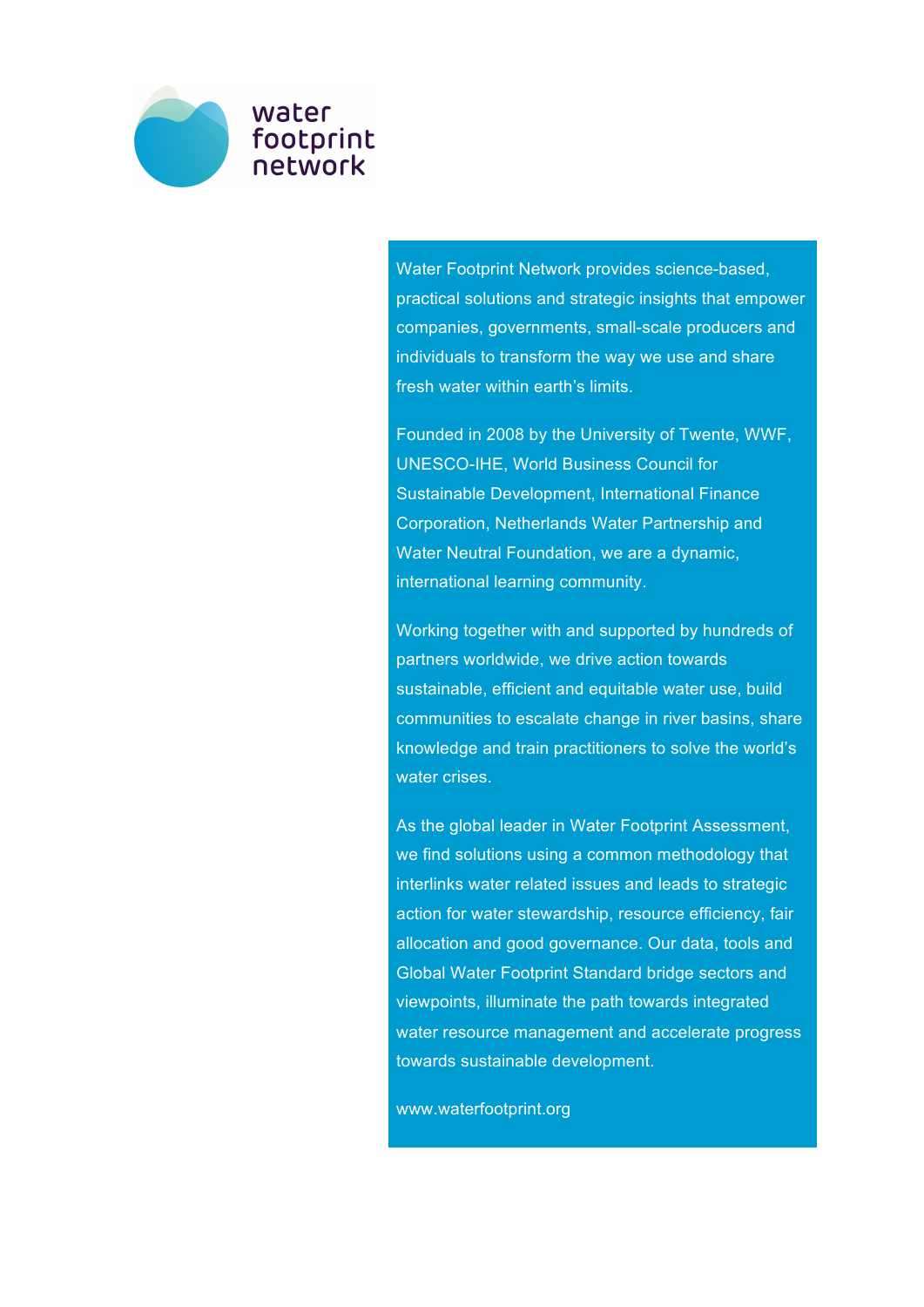# **Executive summary**

#### **Water sustainability in textile washing-dyeing-finishing mills**

Water scarcity and water pollution levels are increasing in river basins around the world due to growing populations, changing consumption patterns and poor water governance. This imposes risk to the apparel sector, which increasingly faces water availability and quality challenges in its widely-distributed supply chain. Therefore, achieving water sustainability in the apparel supply chain is critical for the long-term viability of the sector as well as the sustainability of ecosystems and communities that are dependent the same water resources.

> *Reductions in the consumption and pollution of water resources in the supply-chain of the apparel sector will lead to greater water security for businesses and are necessary for its water use to be sustainable, efficient and equitable.*

Water Footprint Network<sup>1</sup> assessed water consumption and pollution in the washing-dyeing-finishing stage of the supply chain of the global clothing retailer C&A, starting in 2013 and 2014. The assessment quantified the water consumption of 53 washing-dyeing-finishing mills located in Bangladesh and China in terms of the water consumed per unit of product produced and the total annual water consumption. The first measurement showed how efficiently the mills used water and the second measurement considered the mills' contribution to local water issues such as groundwater decline. Water scarcity and pollution levels in the water bodies where effluent from the mills is discharged were also assessed to understand local water conditions that can affect the mills' water sustainability.

This holistic approach identified the most prominent water-related challenges and relevant risks that washing-dyeing-finishing mills, brands and retailers may face and provided insights into the steps needed for the apparel sector to achieve a sustainable supply chain from the perspective of water.

 $\overline{a}$ 

 $1$  This study was made possible thanks to a grant from C&A Foundation.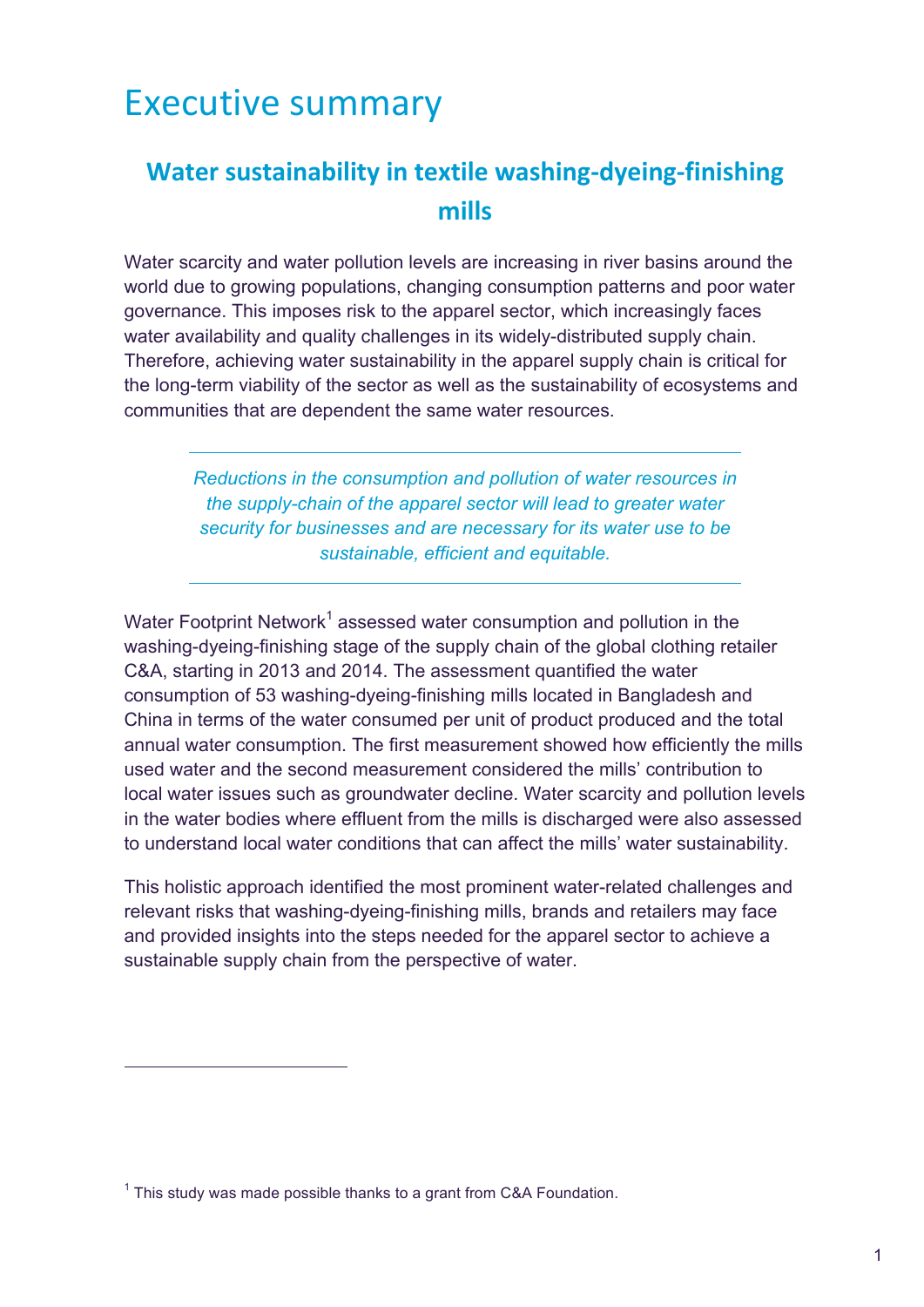### **1 Better water metering and monitoring is crucial in identifying the right actions for water sustainability**

One of the challenges during the study was to obtain adequate and reliable water related data from the mills. This also hampered accurate measurement of the effects of any measures implemented by the mill to improve water efficiency.

Therefore, the first step needed in addressing water sustainability in washingdyeing-finishing mills is to promote the installation of water meters at the entrance to the facility and at the process level and the establishment of proper water accounting systems within the mills. Water meters should also be installed to monitor water use in individual processes, particularly before and after dye machines or washing units.

The study showed that in 2013-2014, effluent quality parameters tested by the mills were limited to BOD (biological oxygen demand), COD (chemical oxygen demand), pH, colour, TSS (total suspended solids) and TDS (total dissolved solids) and did not include other chemicals that are frequently discharged by the mills such as sulphur, copper, chromium, manganese and lead.

Monitoring of water quality should include the full suite of relevant indicators to ensure that the full range of water quality impacts on local water resources are accurately measured.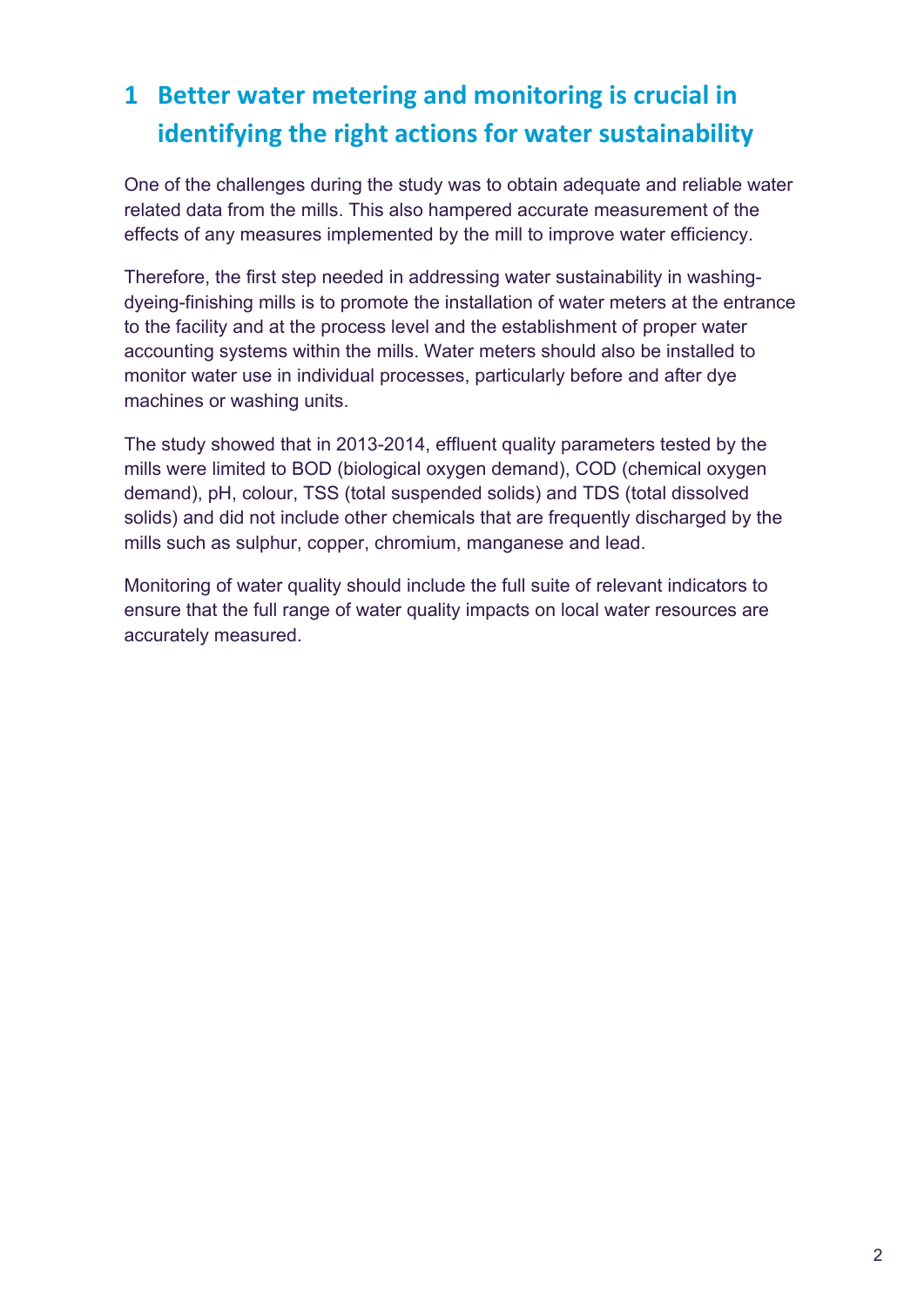# **2 Excessive water use has environmental, social and economic consequences**

Water consumption at washing-dyeing-finishing mills is proportionally smaller than at the raw materials stage of textile, however, the location of the mills and their water supply can significantly increase the impacts of this water use. For example, in the case of washing-dyeing-finishing mills in Bangladesh, water is abstracted from limited groundwater resources and discharged to surface water.

Sustained groundwater abstraction from aquifers by proximal mills, such as found in the textile clusters in and around Dhaka, Bangladesh, is causing long term groundwater level decline. This can have negative environmental, social and economic effects such as: permanent reduction of groundwater table levels; drying of wetlands in the dry season resulting in loss of wetland-dependent species, contamination of the domestic water supply by arsenic and other pollutants, decreased accessibility to water for communities and increased pumping costs to industries and households2.

The specific characteristics of water sources used by washing-dyeing-finishing mills and the management of water withdrawals and discharges must be understood when assessing the sustainability of a mill's practices related to water.

 $\overline{a}$ 

 $2$  Konabari Cluster Water Footprint Assessment Report prepared by Water Footprint Network to understand impacts of water use and pollution by washing-dyeing-finishing mills in Konabari areas in Bangladesh.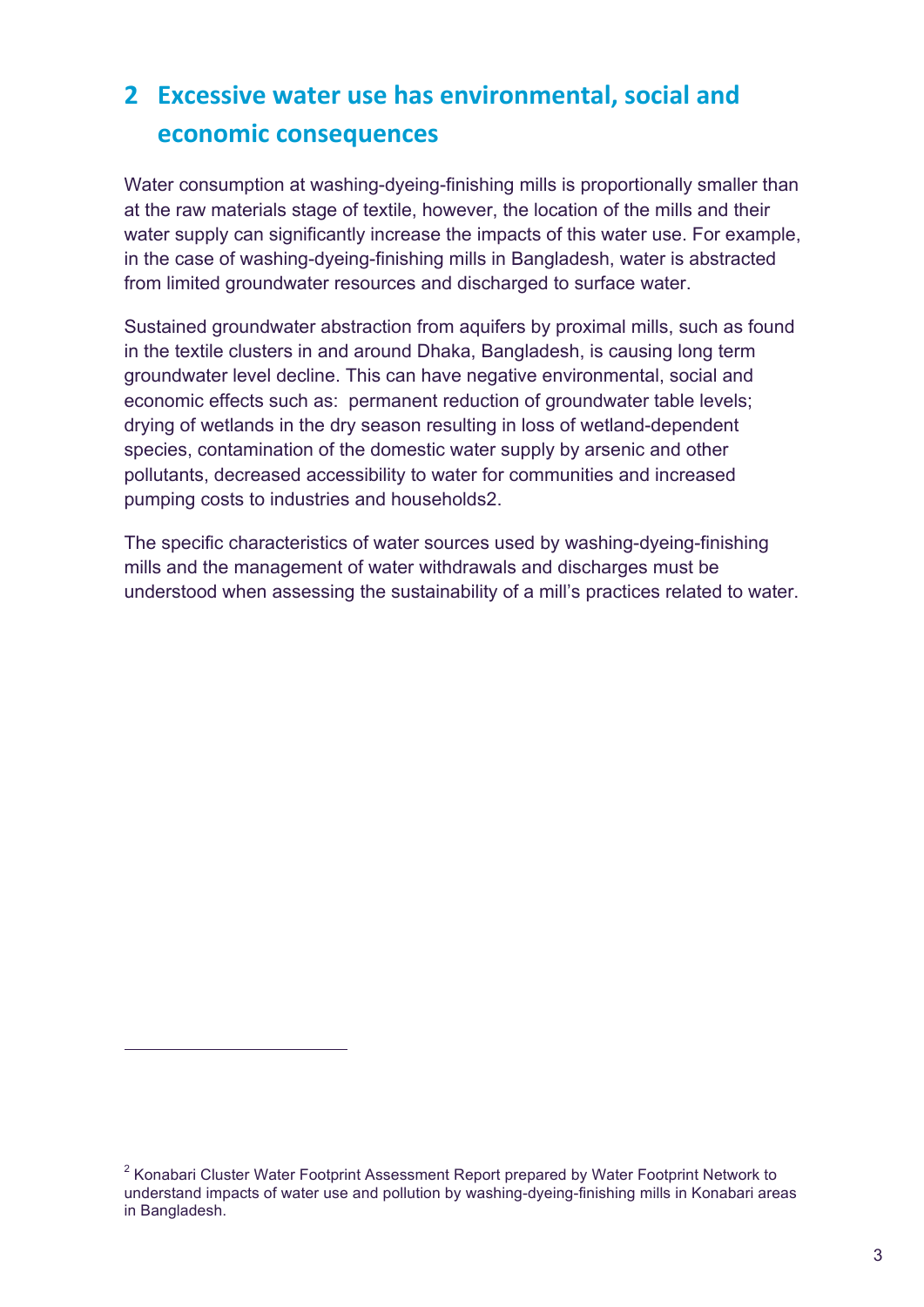#### **3 Water pollution is a critical issue**

The major impact of washing-dyeing-finishing mills on water resources is the chemicals they discharge through their effluent with most of the chemicals originating from the dyeing of the fabric. The release of improperly treated wastewater discharge can lead to human health impacts due to exposure to polluted water and contaminated fish. Heavy metals can accumulate in vegetables and crops grown in the areas surrounding washing-dyeing-finishing mills through contamination of soil and sediments due to inadequate wastewater treatment and inappropriate disposal of waste.

Implementing cleaner production measures within the mills such as reduction in chemical usage and substituting alternative dyes and improved efficiency in effluent treatment plants are important actions for reducing the degradation of water quality caused by washing-dyeing-finishing mills.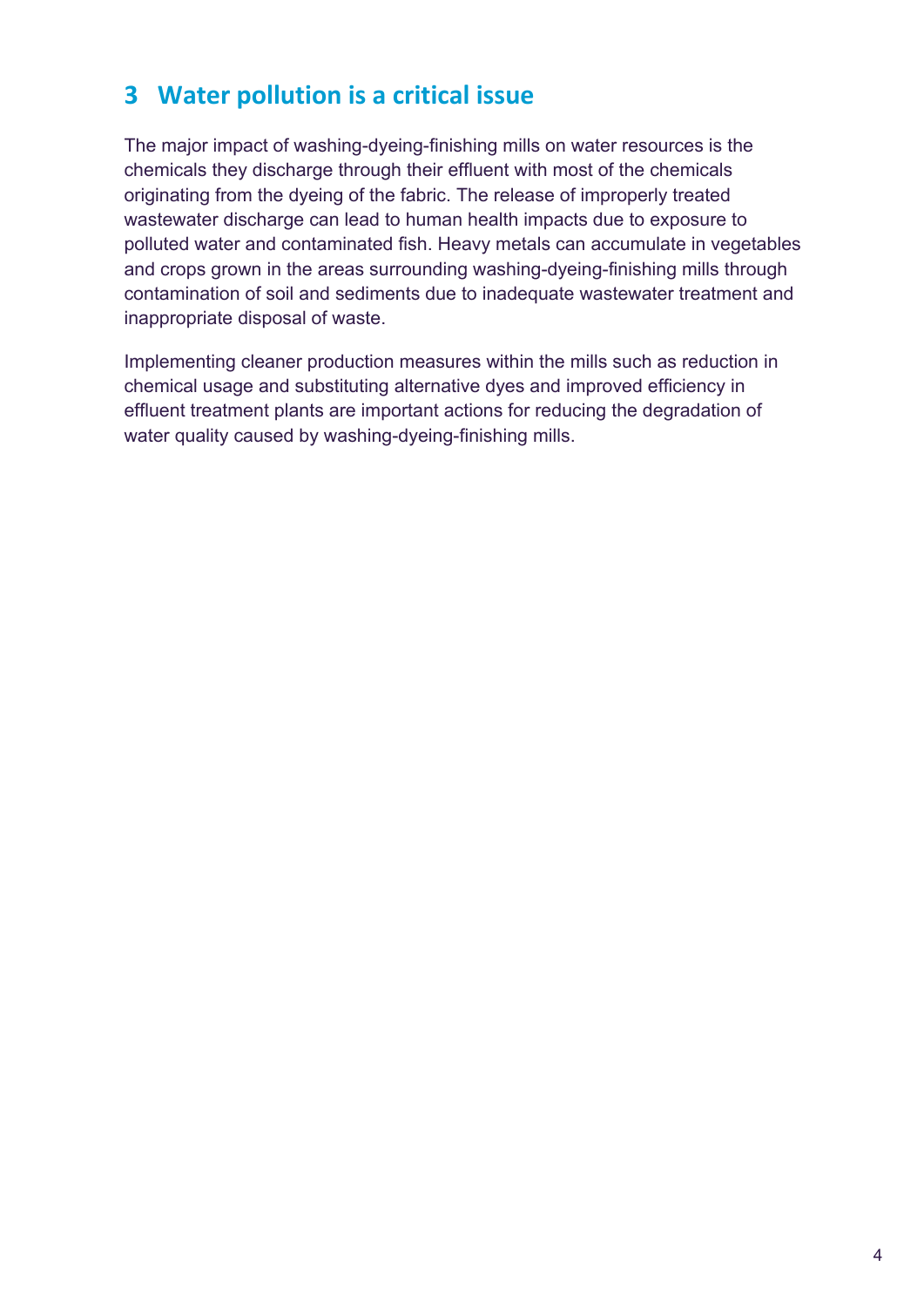# 4 **Water pollution is also a reason for groundwater decline**

Since rivers are heavily polluted around Dhaka, Bangladesh, washing-dyeingfinishing mills extract higher quality water from groundwater resources. Improving the quality of river water would open the possibility of abstracting from surface waters rather than groundwater. This would reduce the pressure on local groundwater resources and would reduce the overall water consumption of mills by returning treated wastewater to the same source it was withdrawn from.

Improving surface water quality can be one solution to unsustainable groundwater withdrawals.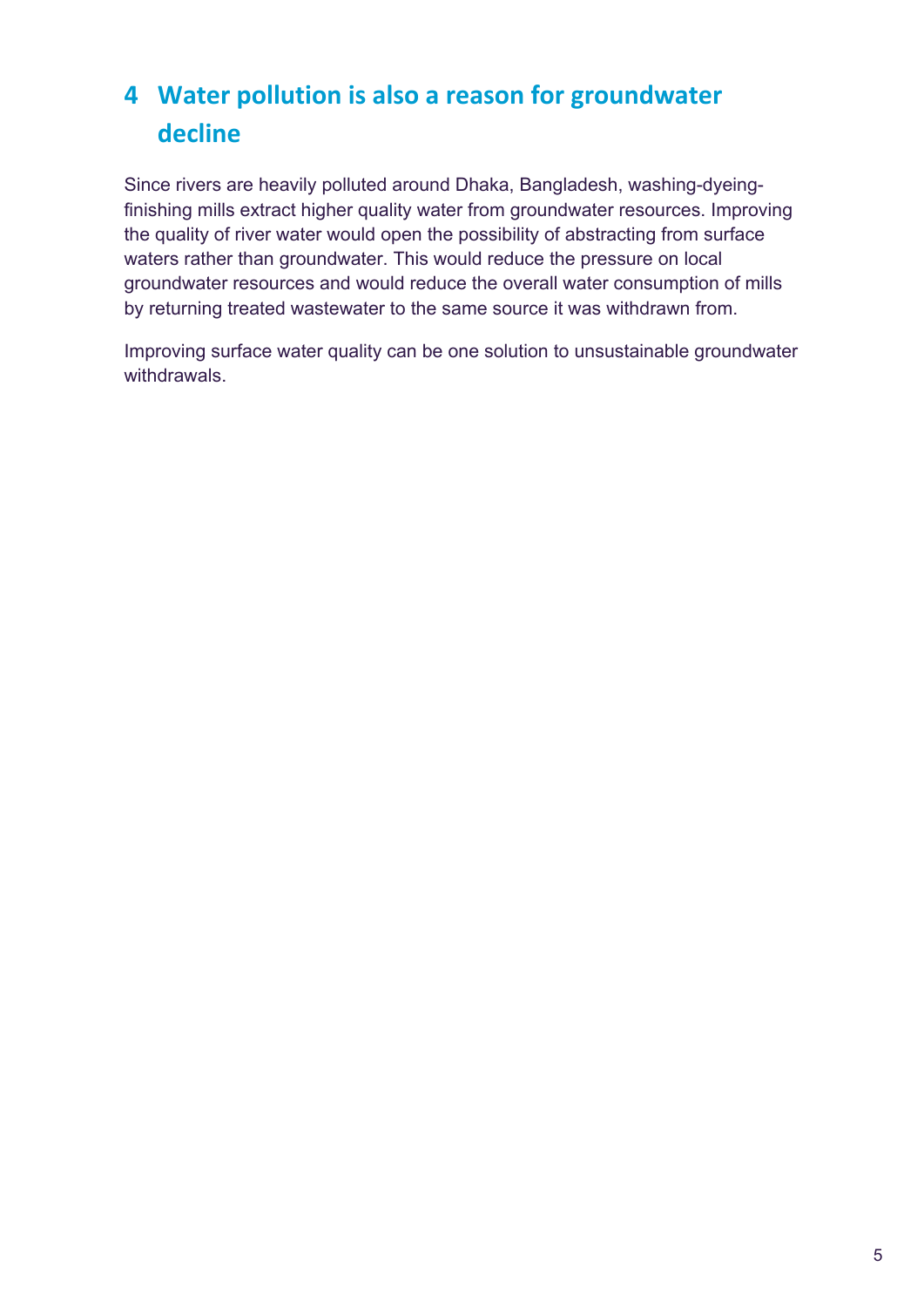#### **5** Improving water efficiency requires in-depth analysis

The amount of water consumed in processing a kilogram of fabric in the washingdyeing-finishing mills included in the study showed large differences between mills, from 50 litres to 450 litres. Since water use was not measured for each process and the specific processes used, the resulting colour and the fabric types were not known, the relationships between these factors and water consumption could not be assessed. To understand these relationships and to identify the appropriate measures, e.g., technology, practices, inputs, etc., that will improve water use efficiency, more detailed measurement and data collection is required.

As washing-dyeing-finishing mills, brands and retailers commit to targets for water use efficiency, these should be based on benchmarks for best performance. The number of mills included in this study and the limited data did not allow analysis of potential benchmarks, which must be reflective of the specific processes used and products produced. Further study should be invested in to provide the data necessary for the industry to set appropriate performance targets for mills.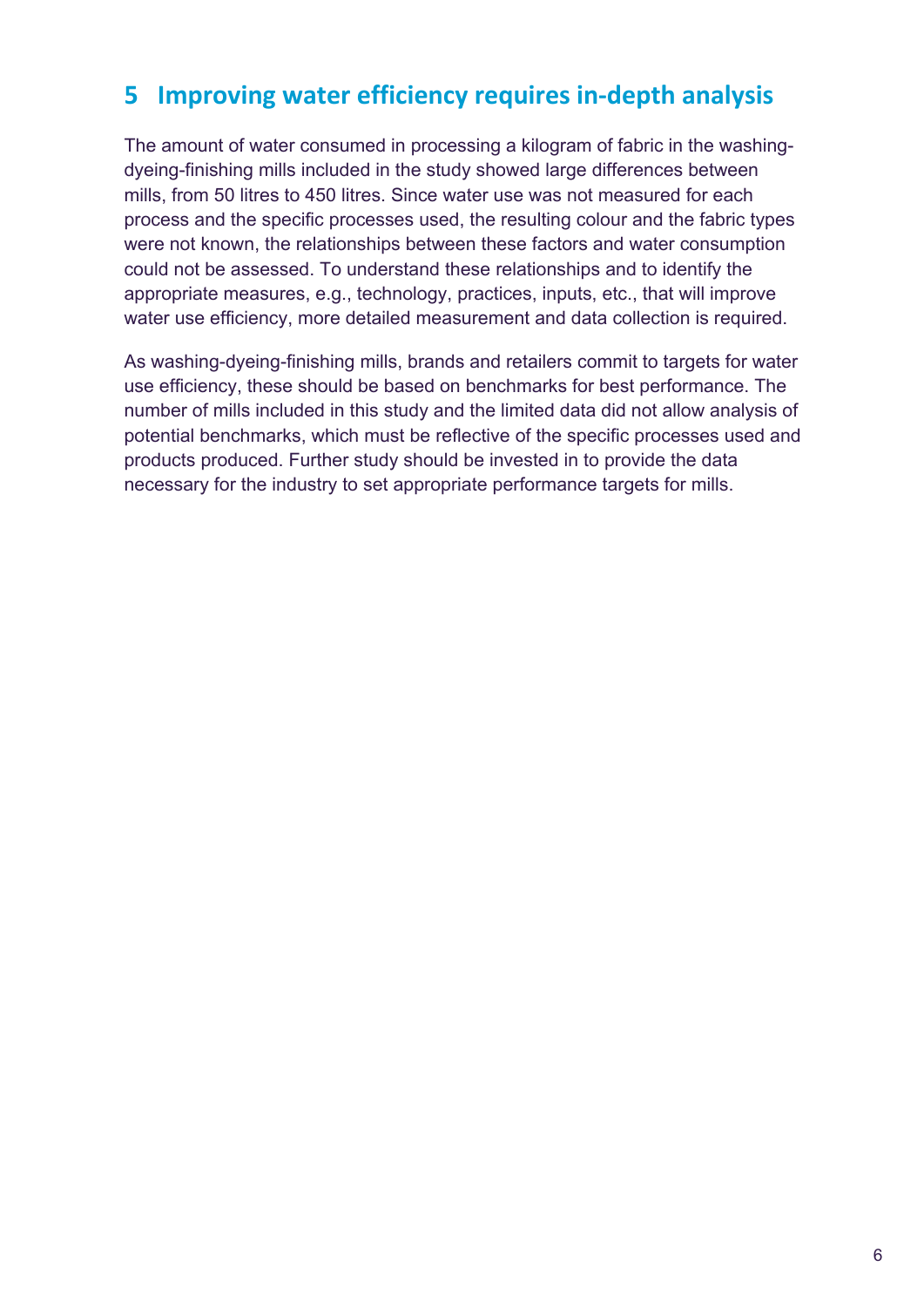#### **6** Water efficiency is only one part of water sustainability

Water efficiency, e.g. water use per kilogram of fabric, is often the only indicator used to assess water sustainability in washing-dyeing-finishing mills and targets set by brands and retailers are frequently aimed at improving the efficiency of water use. This is a limiting view since it does not consider the total amount of water withdrawn from the water resource and not returned for other uses, that is, the total water consumed by the washing-dyeing-finishing mill. This annual water consumption contributes to water scarcity issues, such as groundwater decline in Bangladesh.

When evaluating the sustainability of water consumption at washing-dyeingfinishing mills, it is important to know both the water efficiency of the production at the mill and the total production amounts. Together these indicate the total water consumption for the mill. A mill can be very efficient in water use per unit production but if it is a large producer, it may be a major contributor to local water scarcity and groundwater declines. Therefore, it is insufficient to improve the efficiency of water use; it is also necessary to understand the total volume of water consumed and the relation of this to local water availability to ascertain the sustainability of the mill's production.

A rebound effect can be observed if a mill invests in water efficiency, but then increases its production. Overall water use reduction can only be achieved through water reuse and recycling together with water efficiency gains through technological and process improvements.

When setting targets for improved performance at mills, it is necessary to include both water efficiency as well as total water consumption. The interplay between the two then needs to be assessed within the local context to determine the sustainability of production related to water.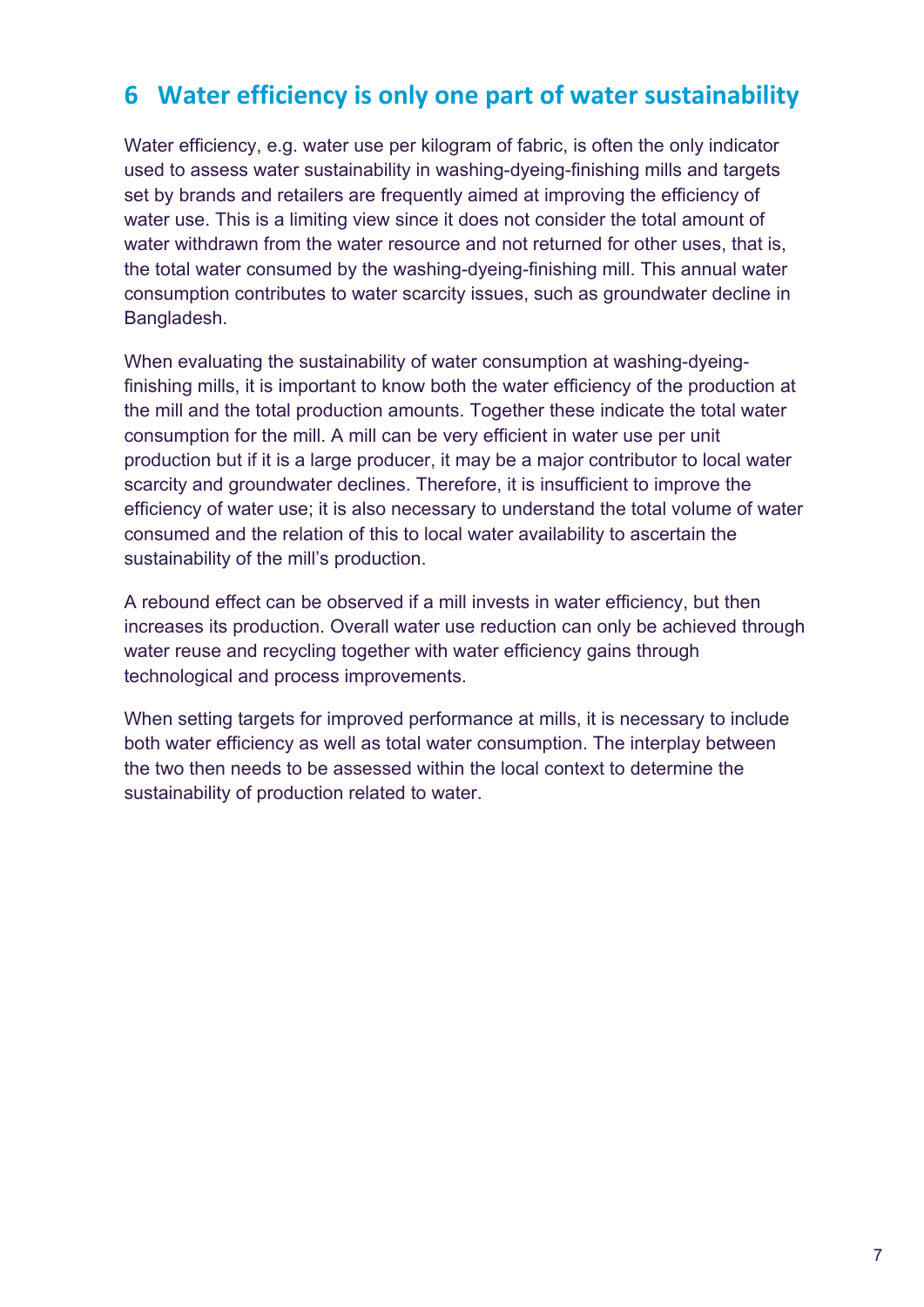# **7** Mills are located where water scarcity and water **pollution are critical issues**

The study revealed that almost all the mills are located in areas with existing water scarcity and water pollution problems. These local problems are a result of the mills' water abstraction or wastewater discharge as well as that of other local and upstream activities such as other industries, agriculture and/or households. Local water issues can impose a risk to the mills, and consequently to the brands and retailers that are sourcing garments from the mills. These risks can be physical, such as decreased water availability and increased costs to access clean water, but they may also be regulatory and/or reputational in nature. Therefore, local water issues should be taken into consideration while assessing water sustainability within the supply chain.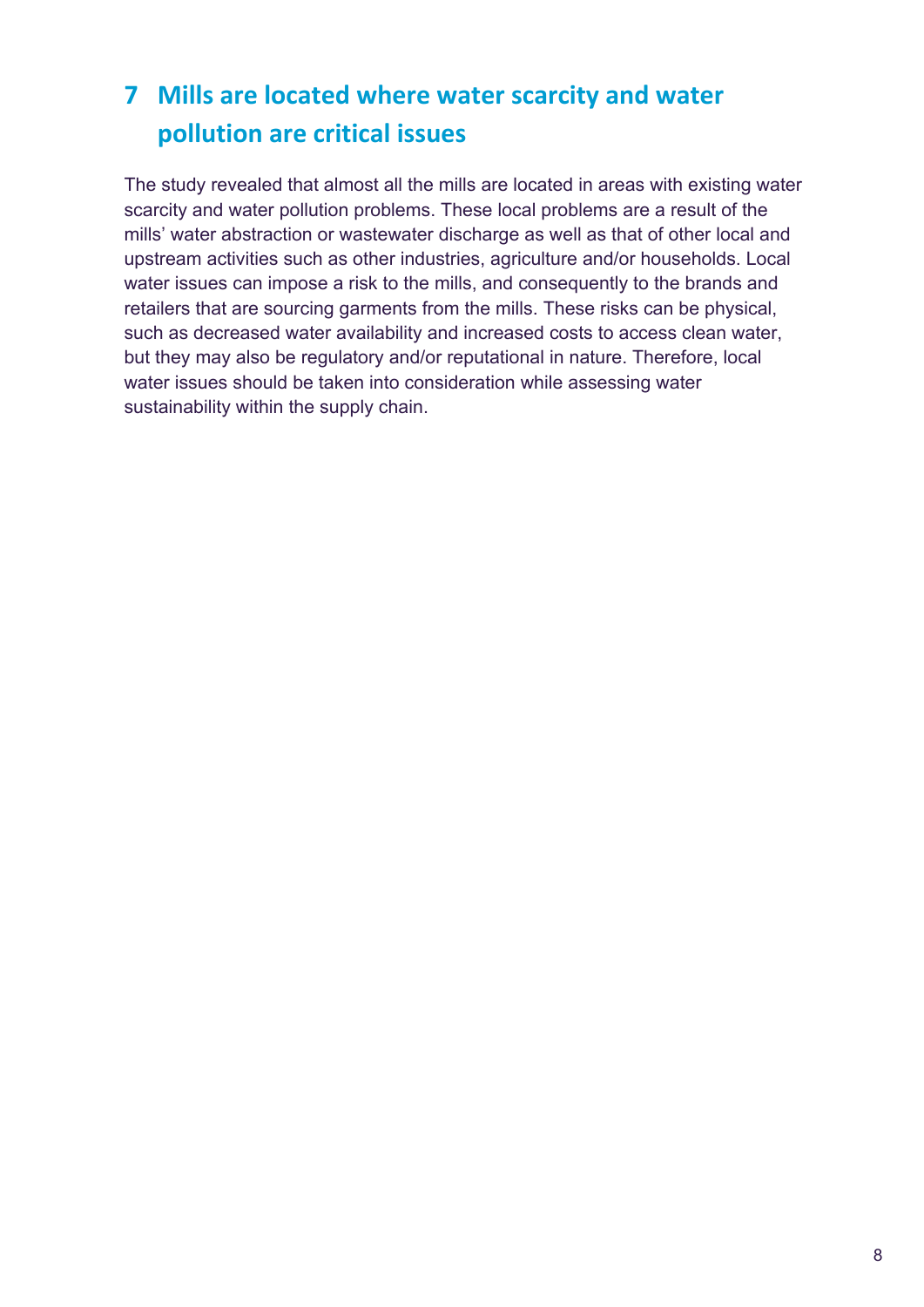# **8 Collective action is essential in addressing water sustainability**

Focusing only on improvements at washing-dyeing-finishing mills may not be sufficient to achieve the overall water sustainability required to claim sustainable sourcing at this stage of the supply chain. Problems of water scarcity and poor water quality are the cumulative impact of many water users as well as inadequate regulations, compliance and enforcement.

Most of the mills included in this assessment are in areas with water scarcity and/or pollution problems. As rainfall patterns change over time due to climate change and population growth and economic development, this will put more pressure on limited water resources, and these levels of water scarcity and water pollution may worsen. While improvements at the mills themselves can reduce the pressure they put on freshwater resources if production levels remain stable, engagement with other water users, regulatory authorities and key stakeholders will be required to improve the local water conditions.

A holistic approach to reducing water scarcity and water pollution implemented with other water users is crucial to recover sustainable levels of water use and water quality. Brands and retailers, and their suppliers, will need to work together with others to achieve environmental, social and economic sustainability.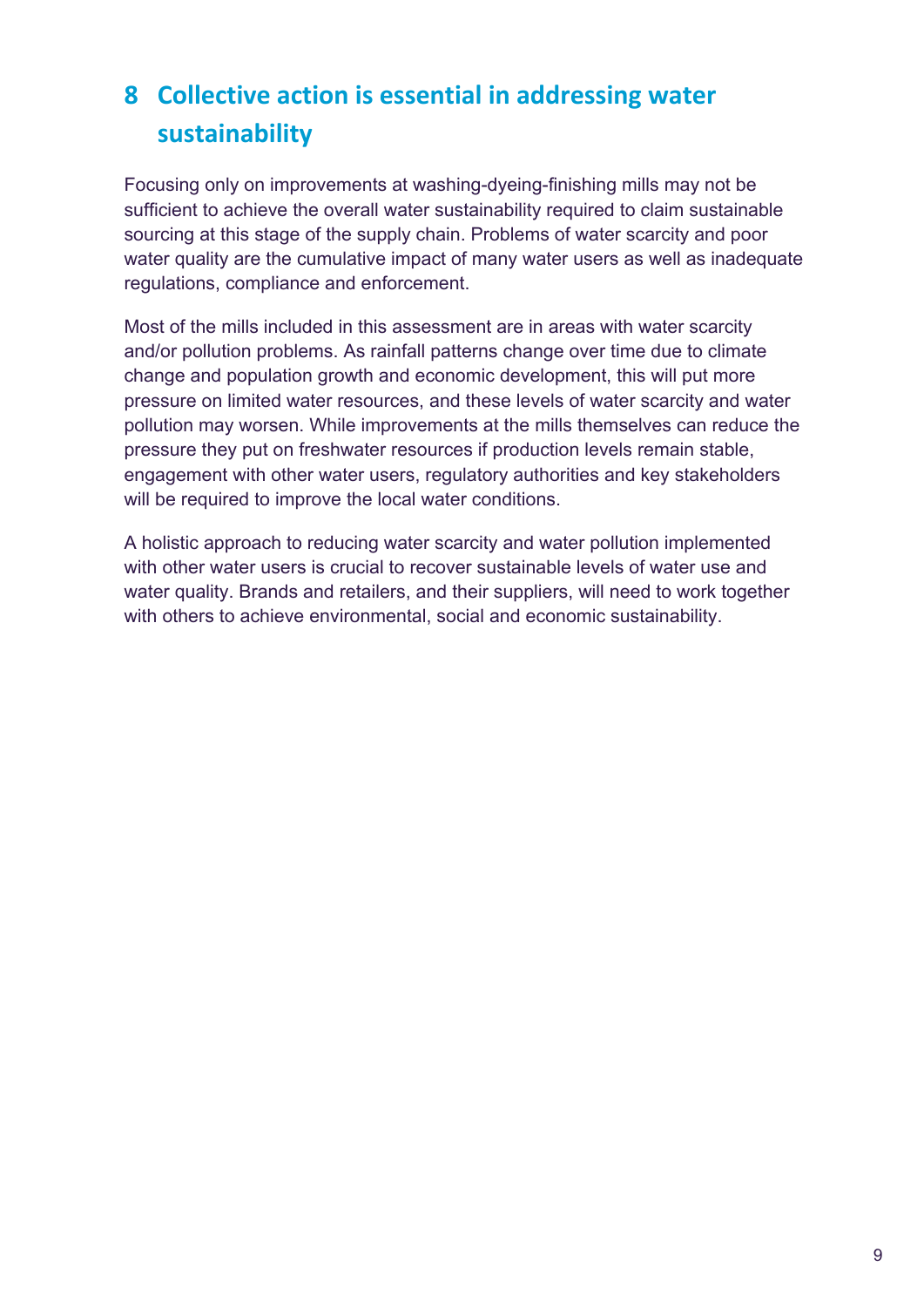#### **9** Sector initiatives can help achieve water sustainability

Participation in programmes like Bangladesh Partnership for Cleaner Textile  $(PACT)<sup>3</sup>$  and the Better Mills Initiative can help brands and retailers collectively to address water issues with their washing-dyeing-finishing suppliers and achieve sustainability from the water perspective. For example, Cleaner Production Assessments helped Bangladeshi mills significantly reduce their water consumption per kilogram of fabric, up to 40%, without high investment costs. In addition, such programmes increased water awareness within washing-dyeingfinishing mills and promoted collective action, such as stakeholder meetings and joint action programmes, which have helped in finding solutions to water related problems. Lessons learnt from the outcomes of these initiatives can also be applied to other mills located nearby and elsewhere.

Participation in sector-wide initiatives such as Zero Discharge of Hazardous Chemical (ZDHC) can be instrumental in collectively addressing key aspects of water sustainability and can provide guidance and practical information about how to improve the sustainability of the washing-dyeing-finishing phase of the apparel supply chain.

As brands and retailers aim for sustainable sourcing in their supply chain, it is crucial to work with suppliers to measure, monitor and report accurate and detailed data that can be used to pinpoint the most meaningful and strategic investments in improving technology, practices and inputs. Additionally, brands and retailers need to support collective action in water stewardship to ensure that the water resources their suppliers depend upon are managed sustainably. By working together to address both water consumption and pollution and improving water efficiency as well as local water conditions, the sector, as a whole, can create social, economic and environmental benefits.

.

 $\overline{a}$ 

<sup>&</sup>lt;sup>3</sup> PaCT: Partnership for Cleaner Textile in Bangladesh, a programme initiated by IFC to achieve water sustainability in washing-dyeing-finishing mills